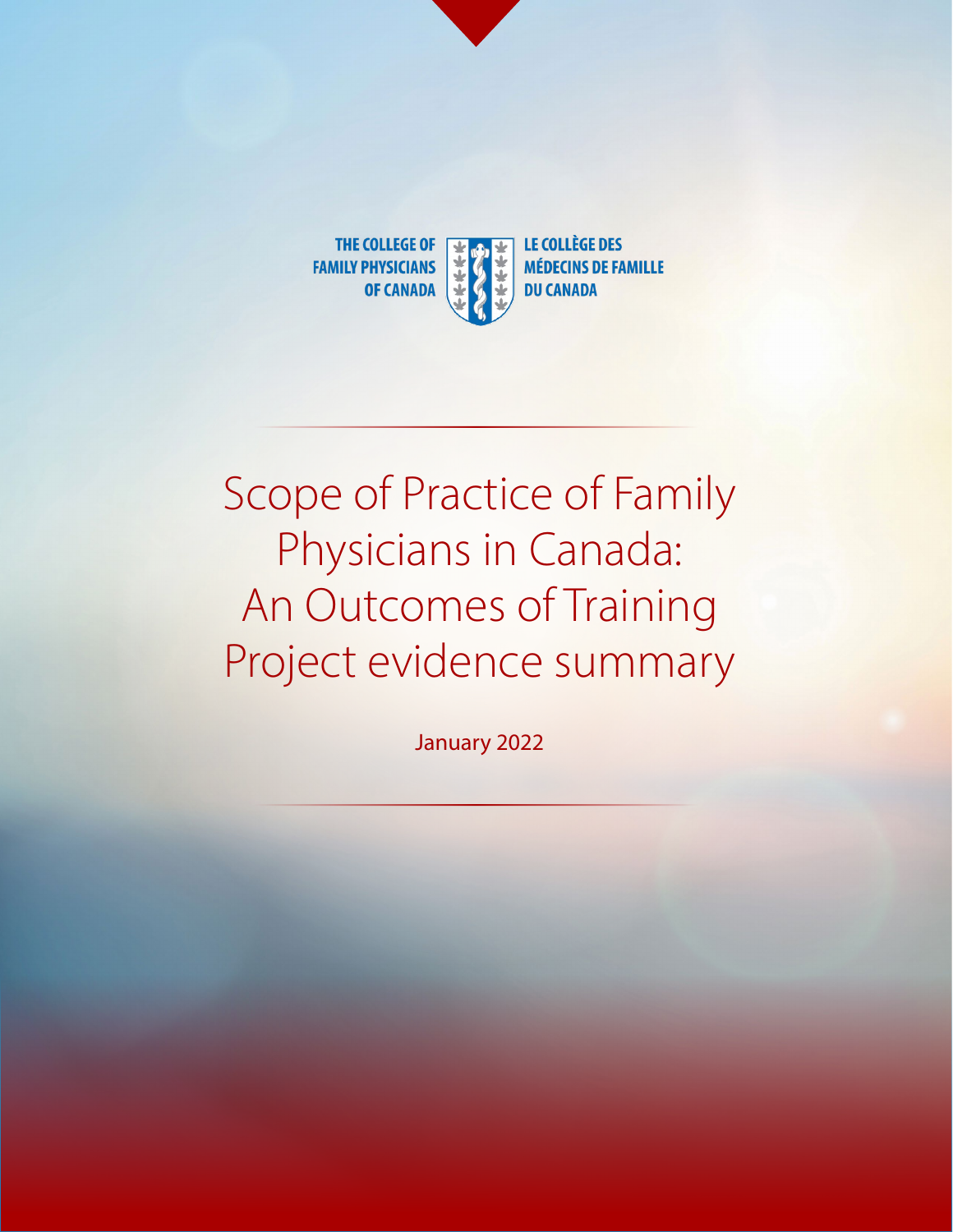The College of Family Physicians of Canada 2630 Skymark Avenue Mississauga, ON L4W 5A4

**Telephone:** 905-629-0900 **Toll-free:** 1-800-387-6197 **Email:** academicfm@cfpc.ca

© 2022 The College of Family Physicians of Canada

All rights reserved. This material may be reproduced in full for educational, personal, and noncommercial use only, with attribution provided according to the citation information below. For all other uses permission must be acquired from the College of Family Physicians of Canada.

#### **How to cite this document**

Aggarwal M, Oandasan I, eds. *Scope of Practice of Family Physicians in Canada: An Outcomes of Training Project evidence summary*. Mississauga, ON: College of Family Physicians of Canada; 2022.

#### **Author affiliations**

Monica Aggarwal, PhD; Assistant Professor, Dalla Lana School of Public Health, University of Toronto

Ivy Oandasan, MD, CCFP, MHSc, FCFP; Director, Education; Co-Lead, Education Evaluation and Research Unit; Outcomes of Training Project Evaluation Lead, College of Family Physicians of Canada

#### **Acknowledgements**

The College of Family Physicians of Canada acknowledges all those who contributed their expertise to the development of this evidence summary. We also thank the key contributors and organizations who provided important information to support this work.

#### Individual contributors:

Alixandra Holtby, Evaluation and Research Analytics Project Lead, College of Family Physicians of Canada Lori Lennox, Director, Business Strategy and Analytics, Canadian Medical Protective Association Shilin Zhao, Manager, Business Analytics, Canadian Medical Protective Association

#### Organizational contributors:

Canadian Medical Protective Association

College of Family Physicians of Canada: Academic Family Medicine Division; Communications, Creative and Production Services, and Translation and French Language Services; and the Education Evaluation and Research Unit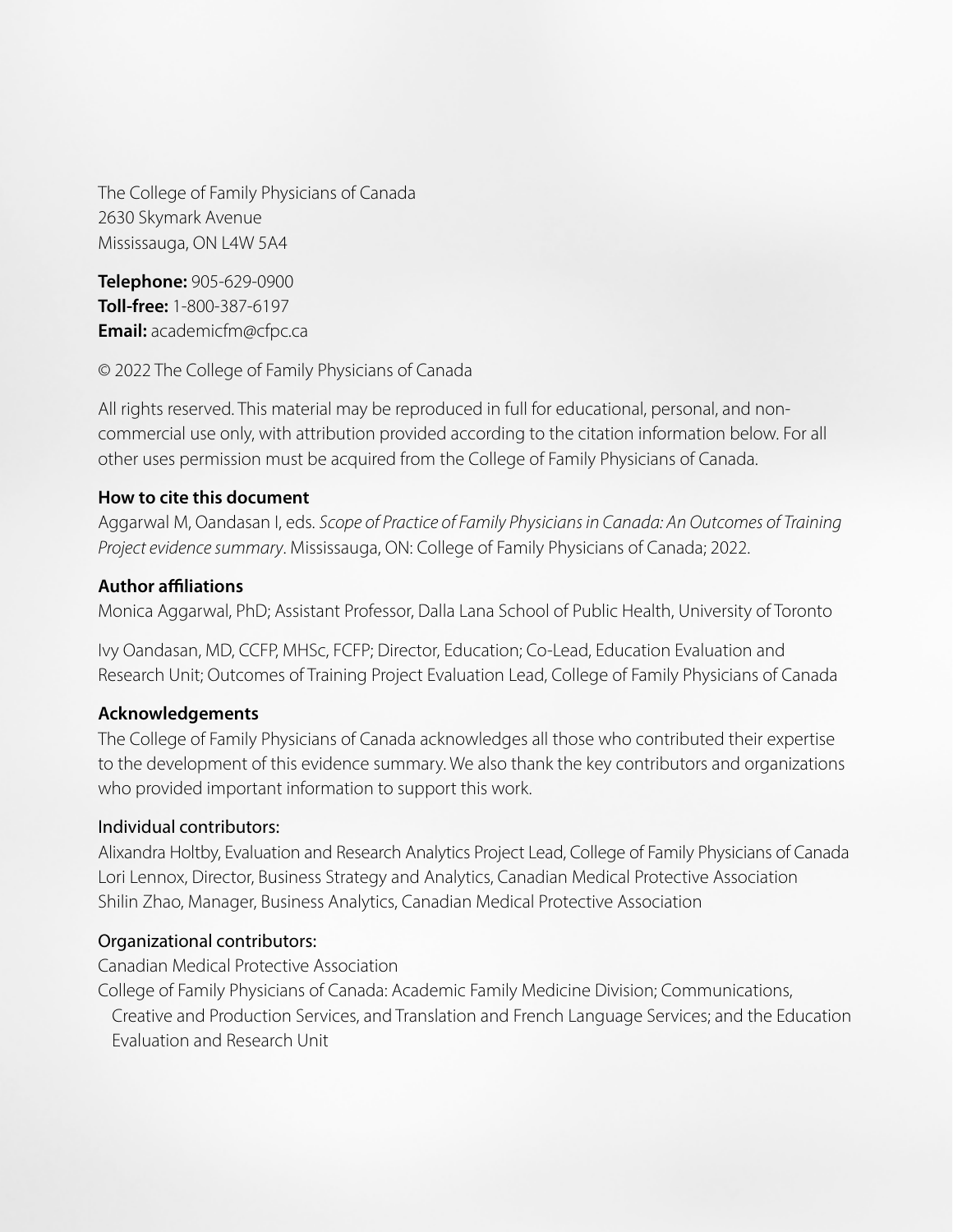<span id="page-2-0"></span>

### Background

The goal of residency training is to prepare family medicine graduates to enter and adapt to the practice of comprehensive family medicine anywhere in Canada. The Family Medicine Professional Profile (FMPP)<sup>1</sup> was launched as the College of Family Physicians of Canada's (CFPC) position statement for the discipline of family medicine to communicate the collective contributions, capabilities, and commitments of family physicians, which include providing comprehensive care to everyone in Canada (**Figure 1**). It is the responsibility of the CFPC to set the educational standards for training family physicians that enable them to provide the scope of practice described in the profile.

There is no one national database that describes the mix (or scope of practice) of family physicians in Canada to reflect the domains within the FMPP<sup>2</sup> The CFPC felt it was important to explore what baseline data exist on scope of practice before launching the Outcomes of Training Project recommendations for curriculum

change. A key goal of the Outcomes of Training Project is to describe the expected abilities of family medicine graduates as they contribute to family physicians' collective responsibility to provide comprehensive care to their patients and communities. The Canadian Medical Protective Association (CMPA) membership database was identified as one source that could offer information describing the varying scope of work of family physicians.

### **Objective**

A review was conducted to assess the CMPA membership database's ability to describe the work of family physicians. The data were explored to consider their applicability, representativeness, and alignment with the FMPP. The review examined the temporal and regional practice patterns of early-career family physicians in Canada with respect to the descriptions the CMPA uses in relation to general practitioners and family physicians. The following questions guided the inquiry:

#### **Figure 1. Primary responsibilities of family physicians as described in the Family Medicine Professional Profile**

- 1. Comprehensive medical care for all people, ages, life stages, and presentations. This care includes all clinical domains, both acute and chronic, and all stages, from preventive to palliative care. Family physicians work across care settings and regulatory environments, including:
	- Primary care
	- Emergency care
	- Home and long-term care
	- Hospital care
	- Maternal and newborn care
- 2. Leadership at all levels for accessible, high-quality, comprehensive, and continuous first-contact health care that responds to local conditions, and for research that advances an understanding of this care.
- 3. Advocacy for access to culturally safe, affordable, high-quality, and comprehensive health care, along with the social conditions that promote health. This requires outreach and engagement, such as working with community partners and including patients experiencing hardship and/or barriers to care.
- 4. Scholarship (teaching/quality improvement (QI)/research) as reflected in practice-based QI activities, an evidence-informed approach to care, and in the roles of teacher and mentor. Family physicians advance the knowledge of the discipline through a continuum of research activities.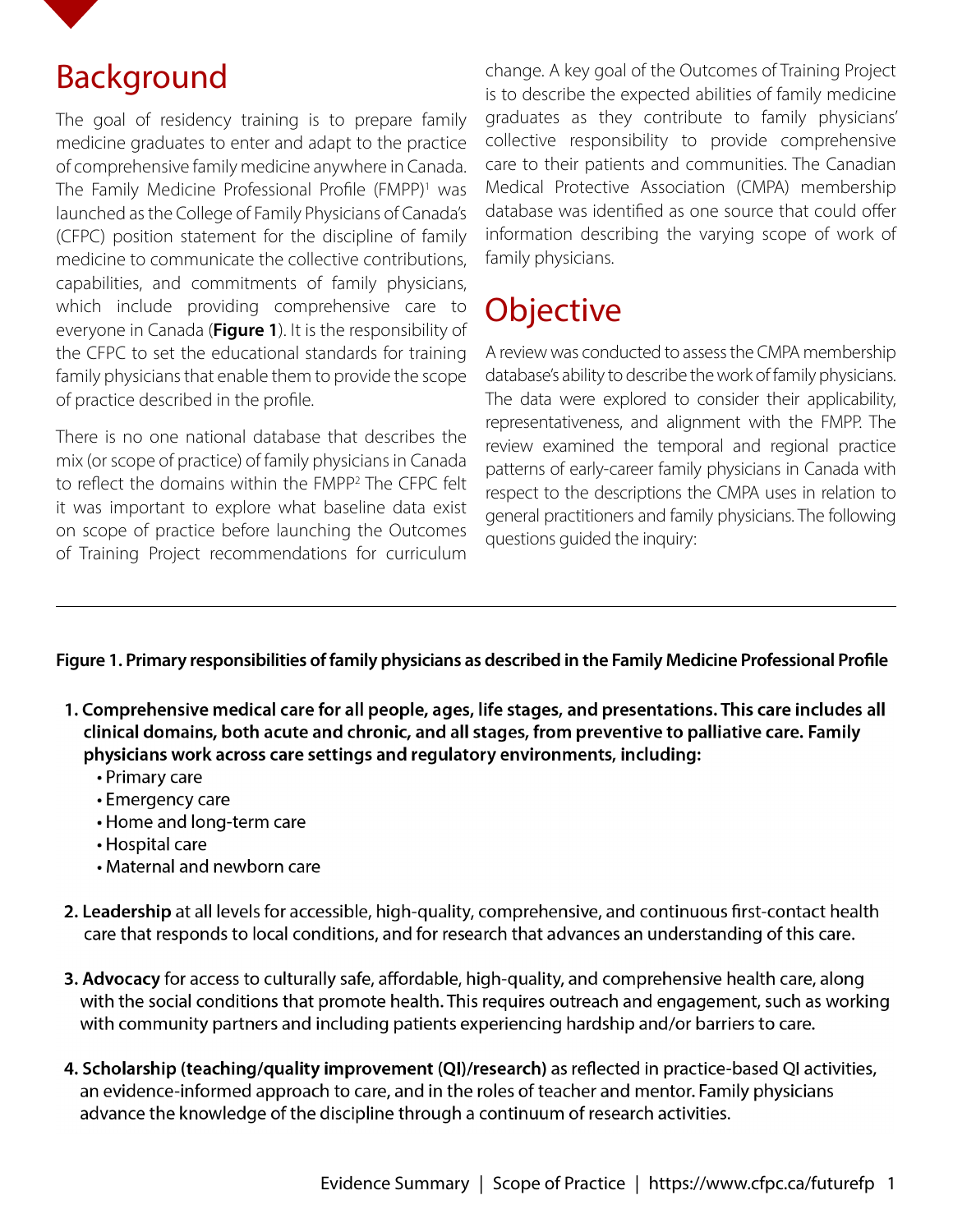

- 1. What proportion of early-career general practitioners/family physicians participate in various types of work as defined by the CMPA?
- 2. How does the proportion of early-career general practitioners/family physicians in various types of work vary over time? By geography? By community type (urban and rural areas)?
- 3. What proportion of early-career general practitioners/family physicians change their work type category over time?

### Methods

Data were requested from the CMPA, a not-forprofit mutual defence organization that provides medico-legal advice and support for its more than 100,000 physician members (more than 95 per cent of Canadian doctors). The CMPA maintains a large, national administrative database with information on medico-legal case management and uses the information to support approved research requests, business decisions, and the creation of educational products for members.

The CMPA collects cost data on the types of work (TOW) that CMPA members in general practice or family medicine engage in, which it uses to set fees. Members are asked to select the type of work that most accurately reflects their professional responsibilities. The TOW categories are based on the level of risk associated with the work conducted. For general practice or family medicine, members are classified into the four categories described in **Table 1**.

It should be noted that the CMPA does not distinguish between general practice and family medicine in its categories. It does not ask whether the member is certified by the CFPC or the Collège des médecins du Quebec. For the purposes of this review, the terms general practitioners and family physicians were used interchangeably and in alignment with the CMPA's categorizations. The TOW was used as a proxy measure to describe the scope of work of general practitioners/ family physicians. With this in mind, those who entered

#### **Table 1. General practice or family medicine member classifications**

| <b>TOW 35</b> | Family medicine or general<br>practice (excluding anesthesia,<br>obstetrics, and shifts in the<br>emergency department)          |
|---------------|----------------------------------------------------------------------------------------------------------------------------------|
|               |                                                                                                                                  |
| <b>TOW 78</b> | Family medicine or general practice<br>(including obstetrics, anesthesia,<br>surgery, and shifts in the emergency<br>department) |
|               |                                                                                                                                  |

TOW 35 (excluding anesthesia, obstetrics, and shifts in the emergency department) were assumed to have a narrower scope of practice compared with those who were categorized in TOW 73, 78, or 79. For location, the CMPA collects a member's correspondence address, including postal code. This postal code is used to identify a community type (urban or rural) based on Statistics Canada's Postal Code Conversion File and its definitions. It is important to note that the community type identified may not necessarily represent the location where a physician practises.

## Findings

The CMPA was found to collect data related to the demographics of family physicians, their geographical locations, and some descriptors of their leadership, scholarship, and professional activities. For the purposes of this review, the TOW code was used to consider scope of practice (**Table 2**).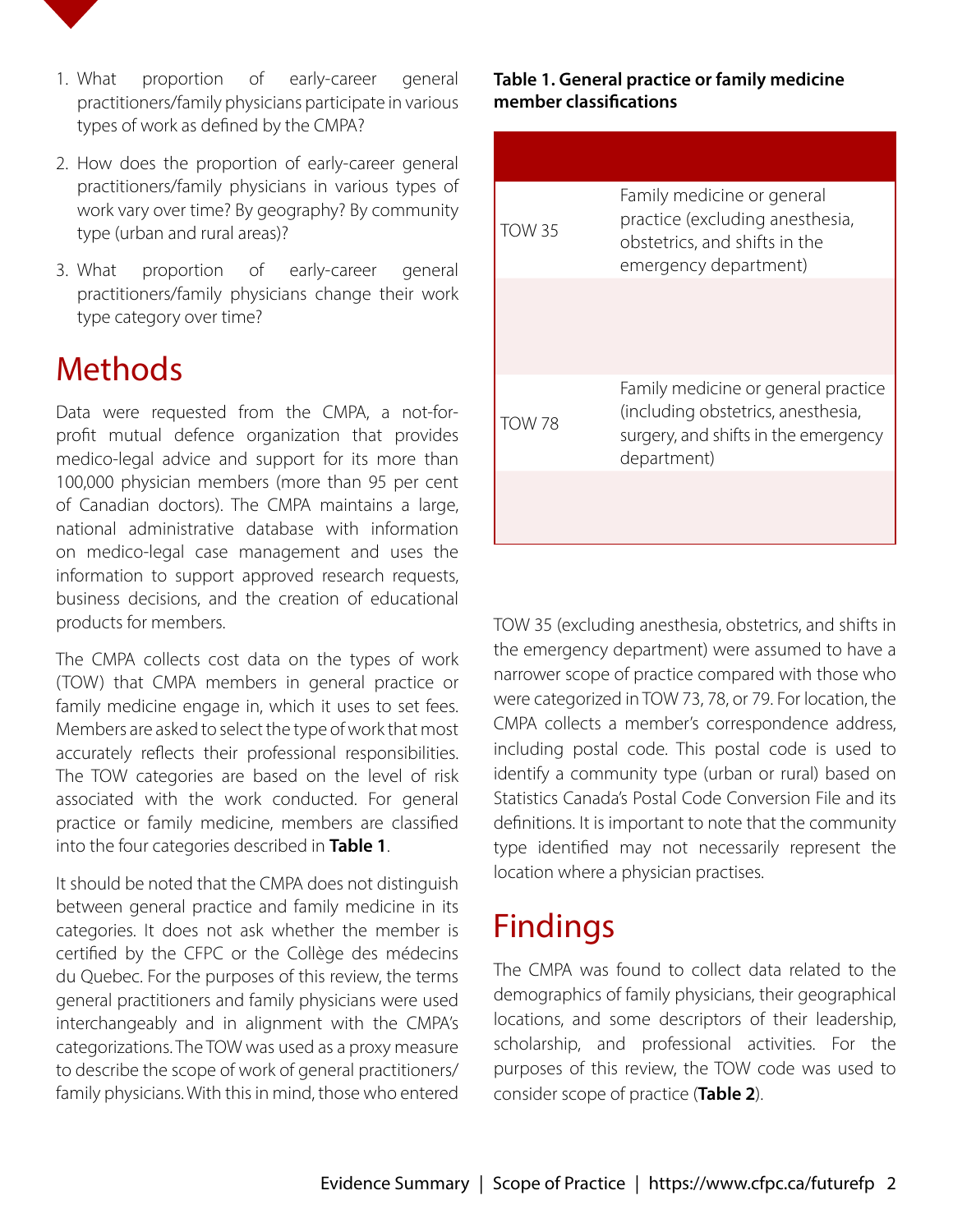#### **Table 2. Scope of practice and type of work codes**

| Primary Care                                                                                              | <b>TOW 35</b> | Family medicine or general practice (excluding<br>anesthesia, obstetrics, and shifts in the emergency<br>department)          |
|-----------------------------------------------------------------------------------------------------------|---------------|-------------------------------------------------------------------------------------------------------------------------------|
|                                                                                                           |               |                                                                                                                               |
| Primary Care, Emergency Care, Hospital<br>Care, Maternal and Newborn Care, General<br>Practice Anesthesia | <b>TOW 78</b> | Family medicine or general practice (including<br>obstetrics, anesthesia, surgery, and shifts in the<br>emergency department) |
|                                                                                                           |               |                                                                                                                               |

#### **1. Demographics of new general practitioners/ family physicians by jurisdiction by year**

In 2008 there were 1,155 new members of the CMPA who chose TOW 35, 73, 78, or 79 to describe their work. This number increased at an average rate of 4 per cent annually to 1,744 new members in 2019.

#### **2. Proportions of new family physician CMPA members by type of work**

The proportion of new CMPA members in the family physician or general practitioner category (TOW 35) generally increased over the 12 years, from 49.4 per cent in 2008 to 64.0 per cent in 2019 (**Figure 2**). The proportion of new members who were categorized as family physicians or general practitioners who provide care in obstetrics, anesthesia, surgery, and the emergency department (TOW 78) declined over the 12 years, from 18.2 per cent in 2008 to 8.6 per cent in 2019. The proportion of new members categorized as having a family medicine or general practice and providing care in anesthesia, surgery, and the emergency department (TOW 79) generally declined over 12 years, from 3.4 per cent in 2008 to 1.3 per cent in 2019. The proportion of new members categorized as family physicians or general practitioners with shifts in the emergency department (TOW 73) varied over the same time period, with an average of 28.8 per cent.

#### **3. Proportions of new general practitioners/family physicians by type of work and jurisdiction**

The regions where most new family physicians work in family medicine or general practice only (TOW 35) were British Columbia, Alberta, Ontario, Quebec, and Other (New Brunswick, Newfoundland and Labrador, Northwest Territories, Nova Scotia, Nunavut, Prince Edward Island, and Yukon). In these regions the second most common type of work was family medicine or general practice with shifts in the emergency department (TOW 73). In Saskatchewan and Manitoba most family physicians and general practitioners work in family medicine or general practice with shifts in the emergency department (TOW 73), followed by general practitioners/family physicians who work in family medicine or general practice only (TOW 35). For all regions, the least common types of work were family medicine or general practice with emergency department shifts, obstetrics, anesthesia, and surgery (TOW 78) and in family medicine or general practice with emergency department shifts, anesthesia, and surgery (TOW 79).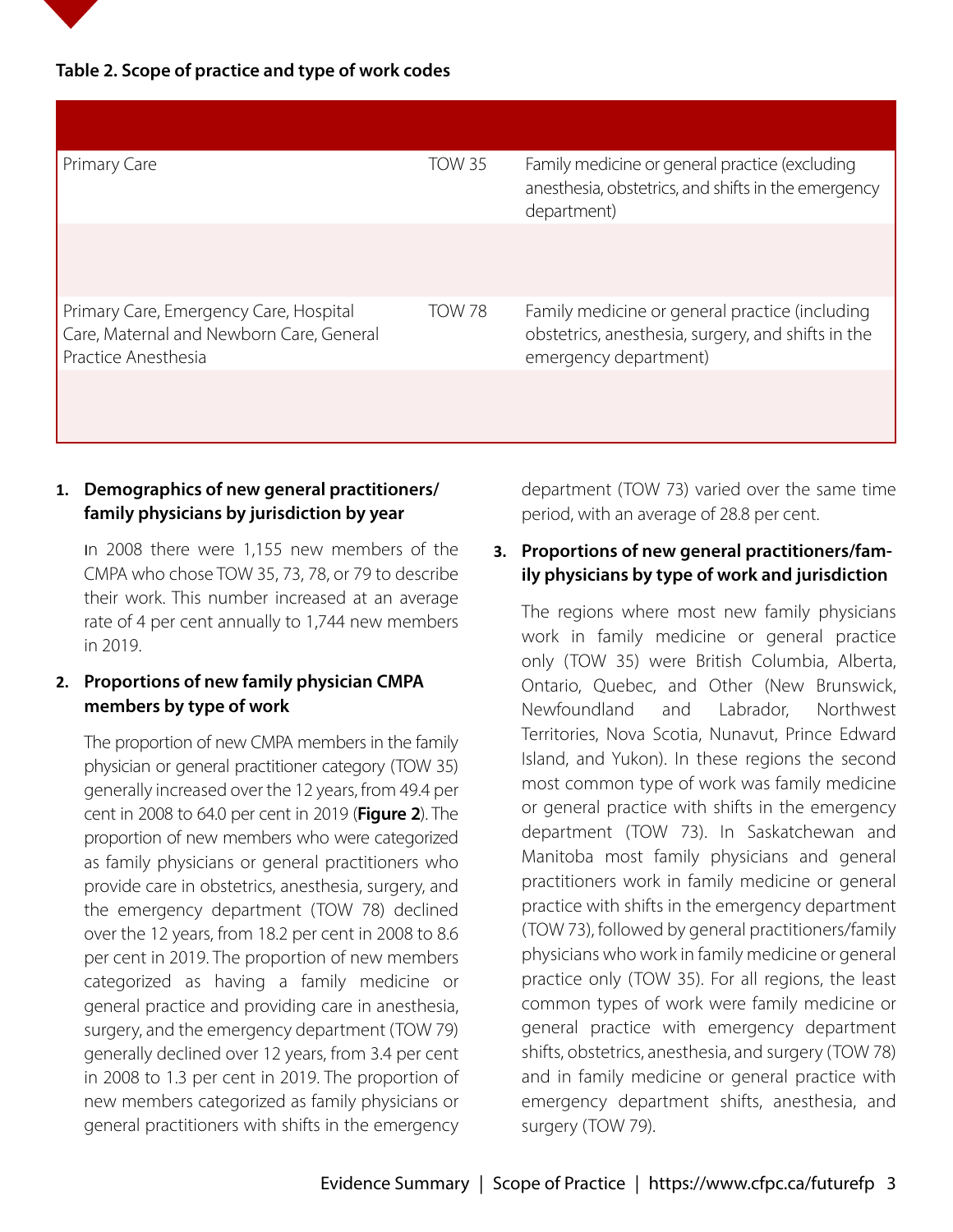#### **Figure 2. Percentage of new CMPA family physician members by type of work and membership start year, from 2008 to 2019**



### **4. Proportions of new general practitioners/ family physicians by type of work and jurisdiction by year**

Between 2008 and 2019 the proportion of new general practitioner/family physician CMPA members in family medicine or general practice (TOW 35) increased in all jurisdictions except Ontario, where that proportion remained relatively consistent over time. The proportions of new general practitioners/family physicians in family medicine or general practice with emergency department shifts, anesthesia, and surgery (TOW 79) and in family medicine or general practice with emergency department shifts, anesthesia, surgery, and obstetrics (TOW 78) decreased over time in all jurisdictions. In most jurisdictions the proportion of new general practitioners/family physicians who

do family medicine or general practice and include emergency department shifts (TOW 73) fluctuated, with no clear trend during the 2008 to 2019 period. However, the proportion of new general practitioners/family physicians doing family medicine or general practice with emergency department shifts (TOW 73) declined in Quebec and in the Other category (New Brunswick, Newfoundland and Labrador, Northwest Territories, Nova Scotia, Nunavut, Prince Edward Island, and Yukon).

#### **5. Proportions of new general practitioners/ family physicians by type of work and community type**

Most new general practitioner/family physician CMPA members in family medicine or general practice (TOW 35) during the 2008 to 2019 period were located in urban settings (92 per cent) while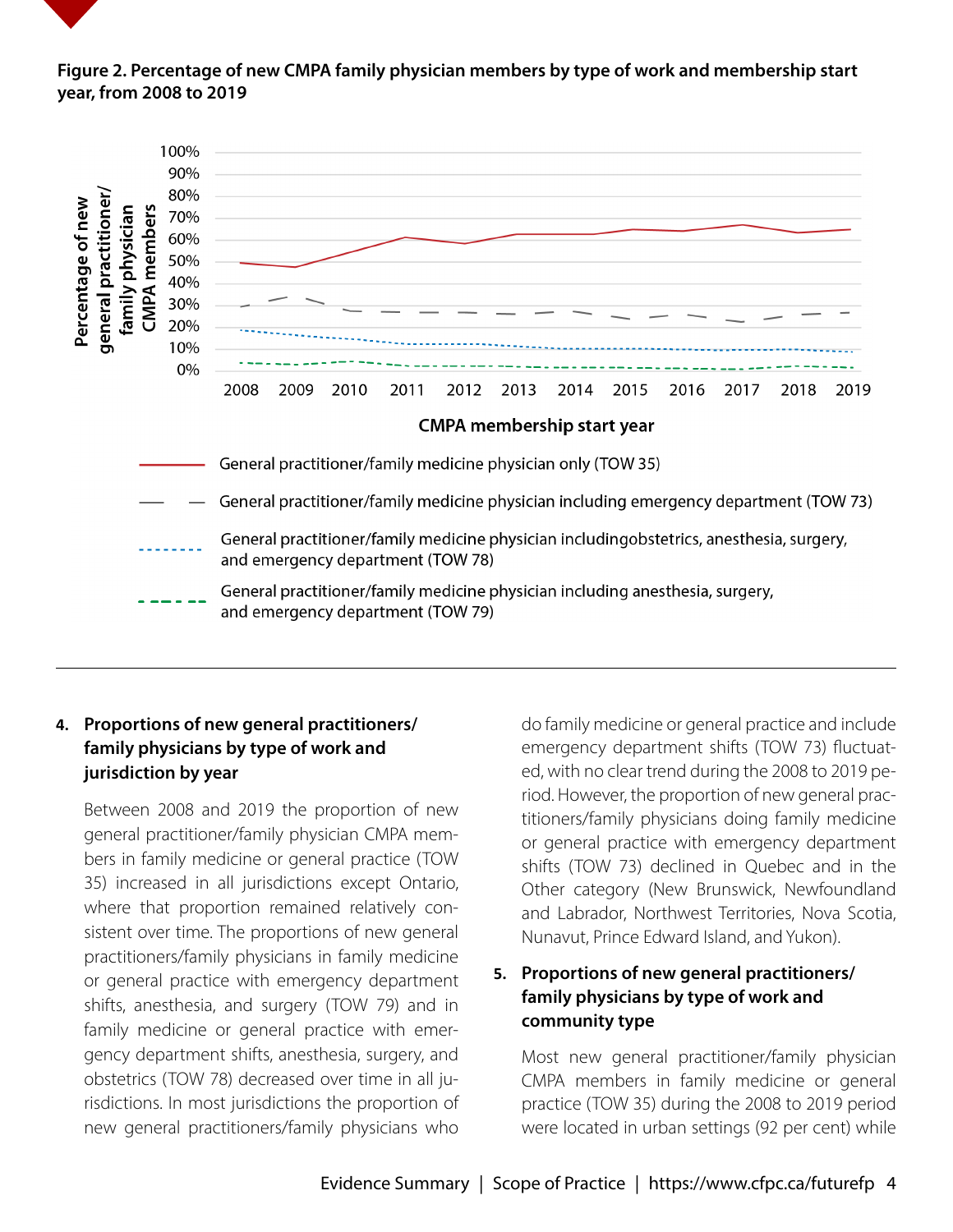

#### **6. Proportions of new general practitioners/family physicians by type of work and community type by year**

Between 2008 and 2019 the proportions of new general practitioner/family physician CMPA members in family medicine or general practice (TOW 35) and those in family medicine/general practice with shifts in the emergency department (TOW 73) located in rural settings were relatively consistent over time, with slightly higher proportions of general practitioners/family physicians (approximately 30 per cent) located in rural practice for the years 2016 to 2018. The proportion of new general practitioners/family physicians in family medicine or general practice including emergency department shifts, obstetrics, anesthesia, and surgery (TOW 78) located in rural settings was relatively consistent for most years, with slightly higher percentages (approximately 30 per cent) for the years 2010, 2011, 2015, and 2017.

#### **7. Proportions of new general practitioners/family physicians (by type of work) who changed their type of work**

New general practitioners/family physician members who provide a range of services across settings (TOW 73, 78, and 79) changed their type of work category more frequently compared with members solely in family medicine or general practice (TOW 35). For example, slightly more than half (51 per cent) of the general practitioners/family physicians who began practice providing family medicine or general practice, emergency department care, obstetrics, anesthesia, and surgery (TOW 78) between 2008 and 2019 changed their work type

at least once in that span of years. General practitioners/family physicians who were doing family medicine or general practice with emergency department shifts (TOW 73) or family medicine or general practice with emergency department shifts, obstetrics, anesthesia, and surgery (TOW 78) changed their type of work most frequently to family medicine or general practice (TOW 35).

### Limitations

There were three main limitations to this study. First, the number of general practitioners/family physicians included may not represent the number of fulltime, actively practising general practitioners/family physicians in Canada. For example, there are some general practitioners/family physicians who continue to hold CMPA membership at retirement and who may be working part time or as locums. Second, the number of general practitioners/family physicians included in this study may not be equivalent to the number of general practitioners/family physicians with Certification in the College of Family Physicians of Canada. These data include general practitioners/ family physicians who are members of the CMPA based on the type of work performed, which is associated with medico-legal risk. While it is likely that most CMPA members who are general practitioners/ family physicians are certified by the CFPC, these data may include individuals with provisional licences, international medical graduates, and other specialists who practise in a manner similar to that of general practitioners/family physicians. Finally, any cells with a value of 10 or less were suppressed or combined with other variables. This suppression was done because of the CMPA's privacy policy on sharing data.

### **Discussion**

This study found that the number of new CMPA members across Canada who are general practitioners/ family physicians increased at a rate of about 4 per cent annually over 12 years. The proportion of new general practitioner/family physician members increased in Quebec over time, while there were slight reductions in the proportion of new general practitioners/family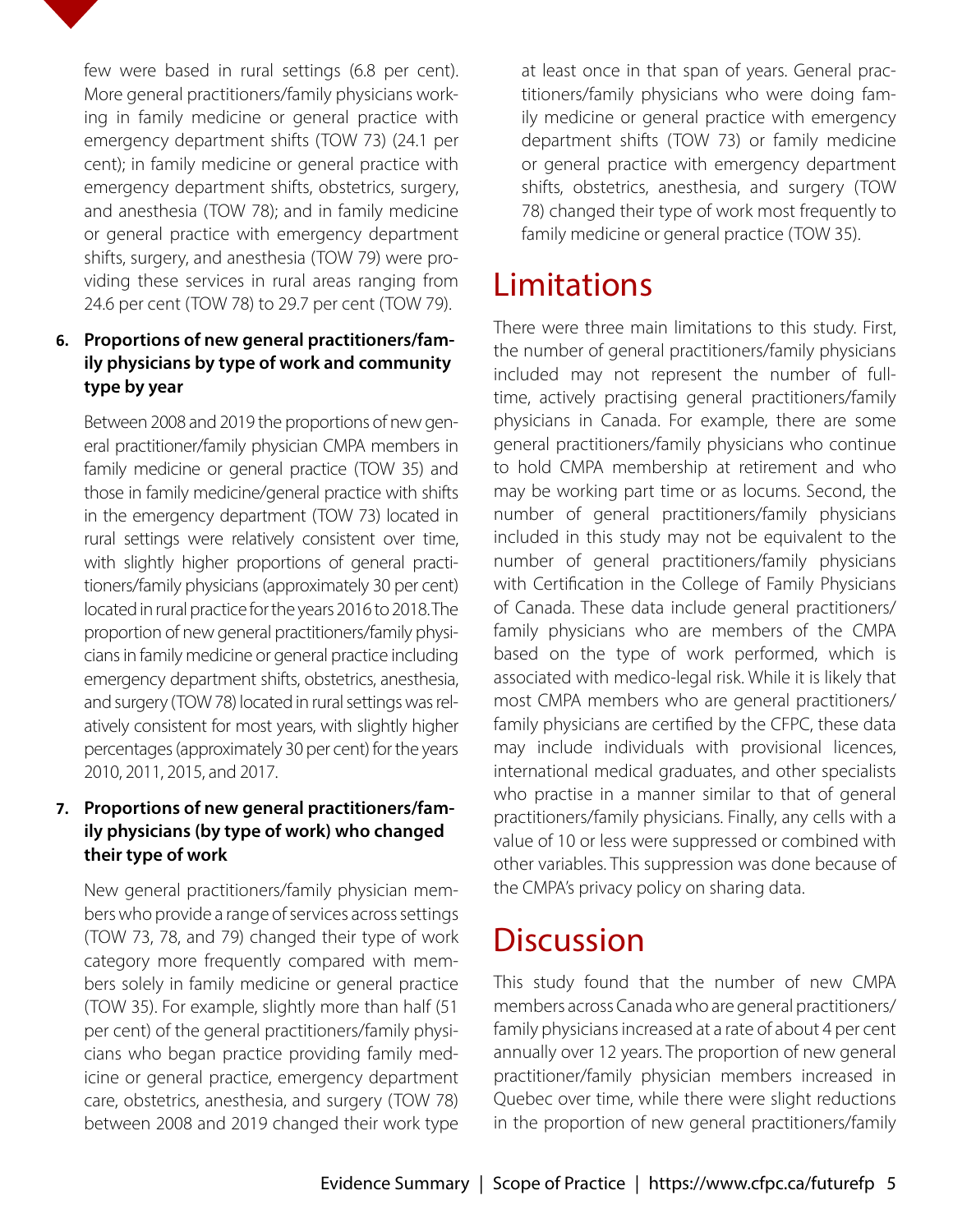<span id="page-7-0"></span>

physicians in Manitoba, New Brunswick, Newfoundland and Labrador, and Saskatchewan.

The scope of practice of general practitioners/family physicians narrowed among new CMPA members between 2008 and 2019. The proportion of new general practitioner/family physician members who report being in family medicine or general practice (TOW 35) increased over the 12-year period, whereas the proportions of new general practitioner/family physician members who report being in family medicine or general practice and providing obstetrics, anesthesia, surgery, and shifts in the emergency department (TOW 78) or who report being in family medicine or general practice and providing anesthesia, surgery, and shifts in the emergency department (TOW 79) declined. The proportion of members categorized as family physicians or general practitioners with shifts in the emergency department (TOW 73) was variable but relatively stable over time. These patterns were consistent across jurisdictions with the exception of Ontario, where the proportion of new general practitioners/family physicians in family medicine or general practice (TOW 35) was stable over time. Most general practitioners/family physicians work exclusively in family medicine or general practice (TOW 35) in all jurisdictions except Saskatchewan and Manitoba, where most general practitioners/family physicians work in family medicine and general practice with shifts in the emergency department (TOW 73).

Ninety-two per cent of general practitioners/family physicians practising family medicine or in general practice (TOW 35) report locating in urban settings as opposed to rural settings. Approximately one-quarter to one-third of general practitioners/family physicians working in family medicine or general practice report providing a range of services as reflected in TOW 73 and 78 in rural areas. These trends were relatively consistent over time.

Nationally, about one-third of new general practitioner/ family physician members reported changing their type of work over 12 years. Using the CMPA's description of TOW, most general practitioners/family physicians who reported changing their type of work moved from a family practice that included primary care plus emergency care, obstetrics, anesthesia and/ or surgery (TOW 73, 78, 79) to a general practice/ family practice without any of these services (TOW 35). With the limited data we have from other national databases across Canada, the information from the CMPA suggests the potential narrowing of scope of practice by family physicians, a finding that aligns with provincial literature that suggests fewer physicians are providing services at non-office-based locations<sup>3</sup> and the provision of comprehensive care is declining.<sup>4</sup>

### Conclusion

This review provides evidence that over a period of 12 years, from 2008 to 2019—despite an average annual increase of 4 per cent in the number of new CMPA members who described themselves as family physicians or general practitioners—the reported scope of family physicians is narrowing, with fewer reporting involvement in emergency medicine, obstetrics, surgery, and/or general practice anesthesia. Family physicians working in rural communities were more likely to report having broader scopes of practice.

The CMPA data, although available to the CFPC, have limitations since scope of practice is based on the inclusion or exclusion of specific domains and does not include other clinical domains of comprehensive care. Furthermore, the use of CMPA data is limited by the need to submit a data request, the time to acquire approval, and time to access the data.

For the implementation of the Outcomes of Training Project, which aims to enhance learners' preparedness for practice and encourage the delivery of comprehensive care, having a measure of scope of practice is important. It will be essential for the CFPC to have access to data that accurately describe the scope of practice of family physicians to determine whether policy decisions are effective. The CMPA is one source of data that could be drawn upon, but the data lack specificity. Despite this, at a macro level the findings based on the CMPA's categorizations demonstrate that family physicians' reported scopes of practice have narrowed. It is important for the CFPC to determine whether this trend is corroborated by other data sources, pointing again to the need for highquality data to describe the mix, number, and scope of practice of family physicians in Canada.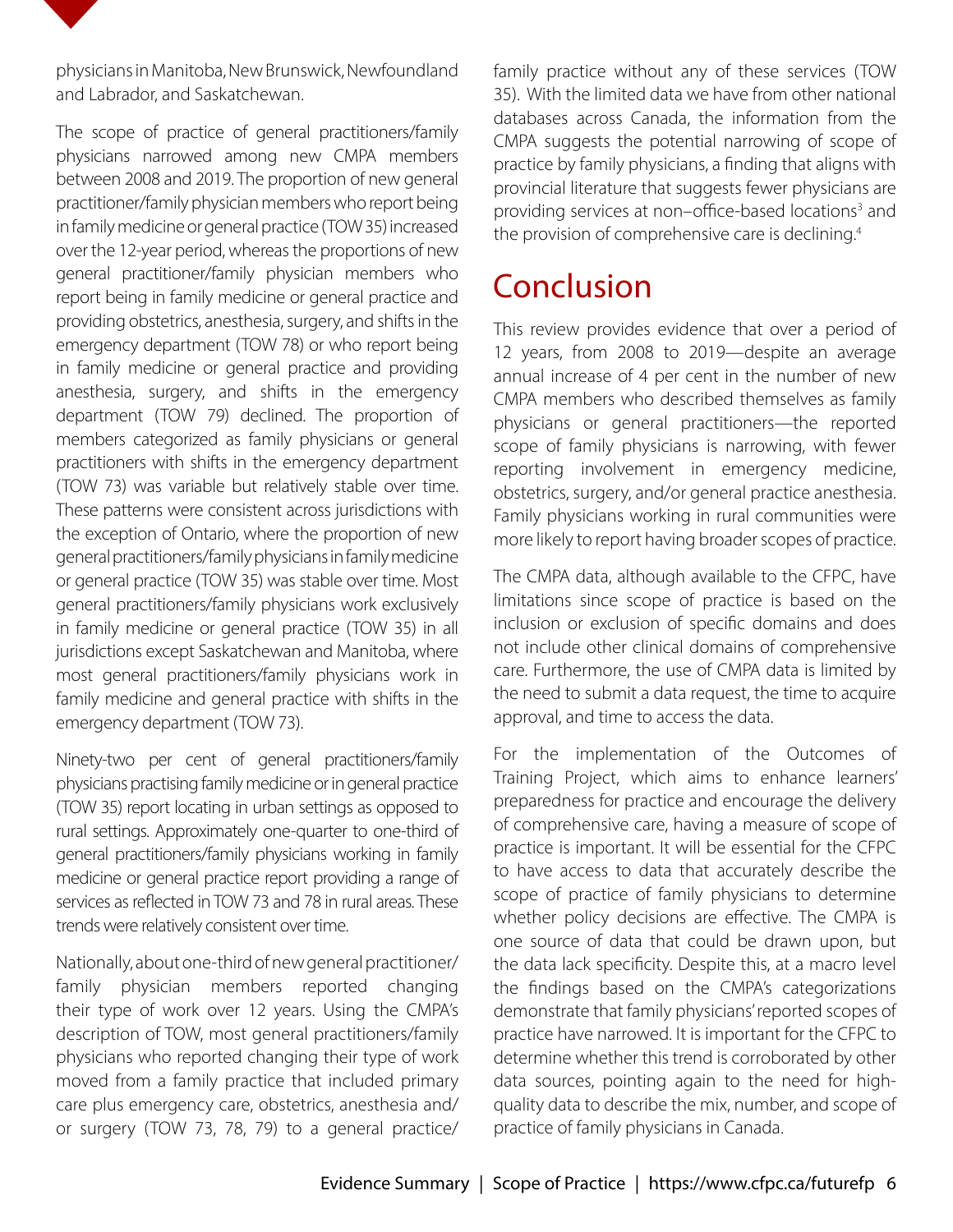### Further information

To read the full report—*Preparing Our Future Family Physicians: An educational prescription for strengthening health care in changing times*–and related evidence and scholarship, please visit **https://www.cfpc.ca/futurefp**.